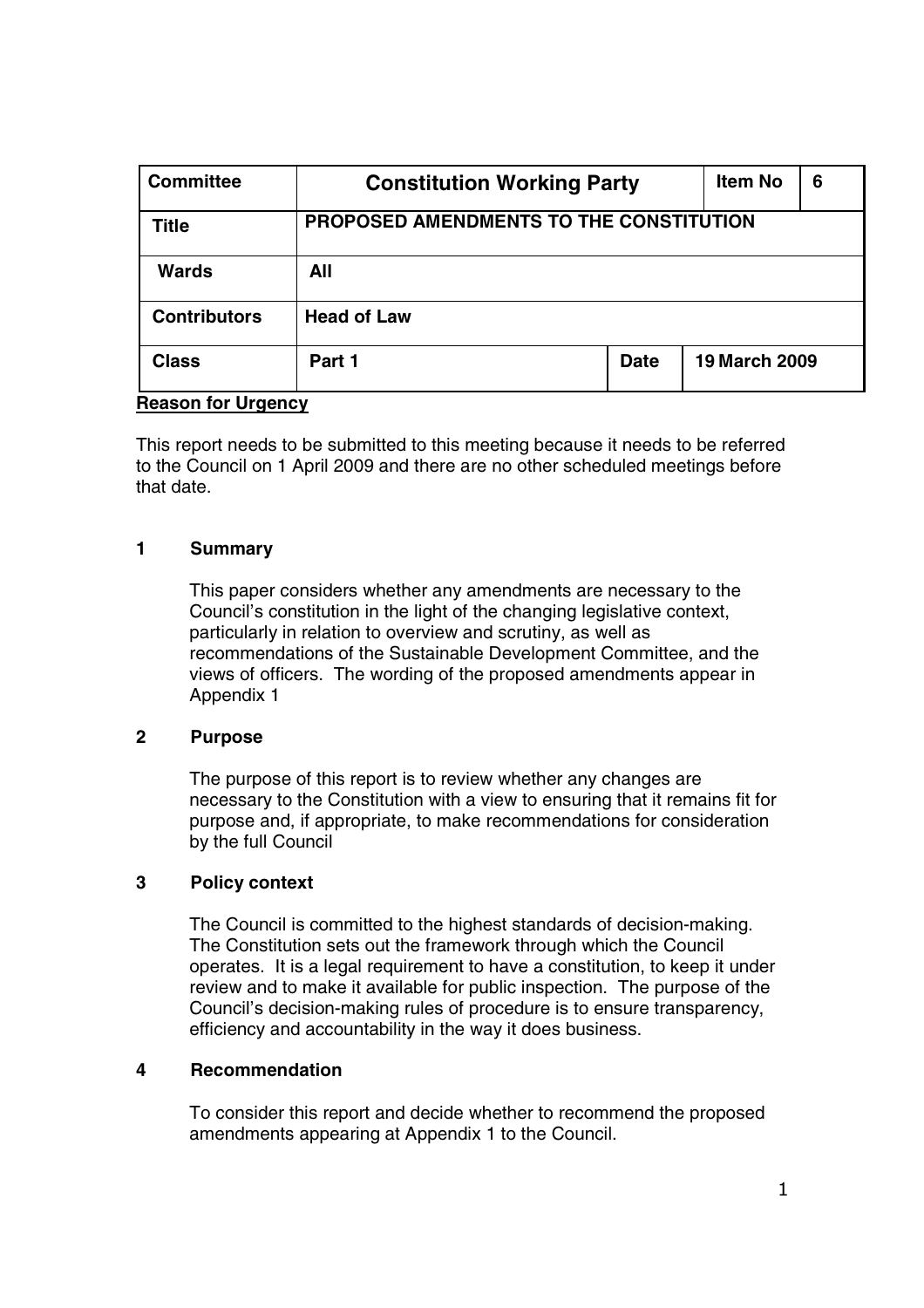## **5 Background**

- 5.1 There is a legal requirement to have a Constitution by virtue of section 37 Local Government Act 2000 and for it to be publicly available. The Council initially adopted a Constitution to reflect the Mayor and Cabinet model of local governance in 2002. Since then, the contents of the Constitution have been reviewed on several occasions at full Council. For example the allocation of Chairs and Vice Chairs of Overview and Select Committees was amended, changes were made to the Member Code of Conduct, and the handling of questions and motions at Council was reviewed.
- 5.2 The matters to be dealt with in the Council's Constitution are determined by Direction from the Secretary of State and the Council's current arrangements are compliant with the legal requirements.
- 5.3 However, the time is ripe for a review of the existing arrangements for a number of reasons:-
	- There is a requirement within the Council's Constitution under Article 18 for the Monitoring Officer to review the operation of the Constitution and make recommendations as to whether it ought to be amended;
	- The Sustainable Development Committee requested that consideration be given to amending the way in which information is distributed to members. This was referred to Mayor and Cabinet on 8<sup>th</sup> October 2008, who in turn referred the issue to this Working Party.
	- There is a need for clarification in relation to an aspect of the Member Code of Conduct;
	- The Local Government and Public Involvement in Health Act 2007 contains provisions which have come into effect recently or are coming into effect on 1<sup>st</sup> April 2009 which require amendment to our Constitution to give effect to changing law.
- 5.4 The role of the CWP is to advise the Council about the operation of the Constitution and whether any amendments are necessary. It is for this reason that recommendations are sought in relation to those matters listed above.
- **6 Recommendations of the Sustainable Development Committee (SDC)**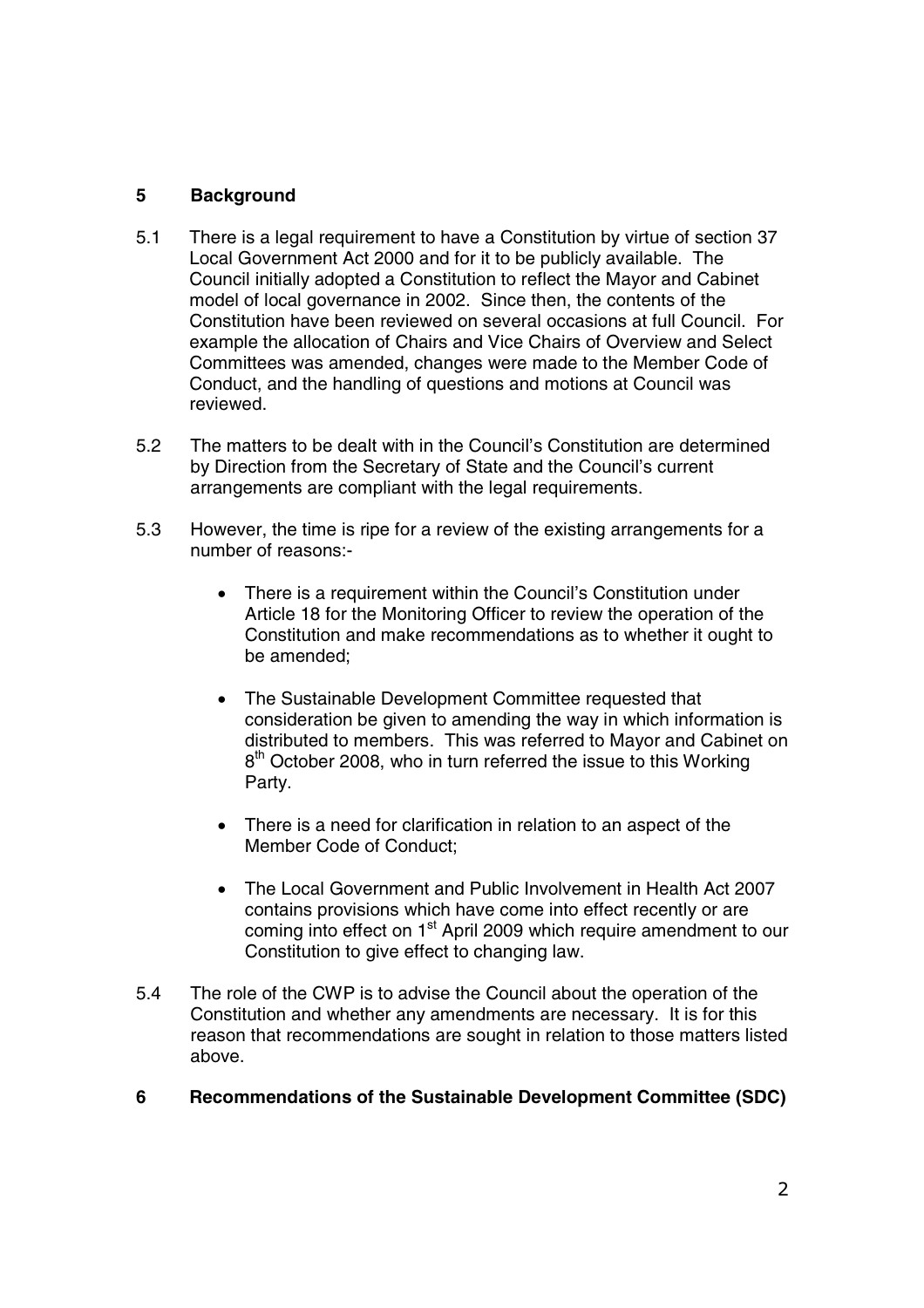- 6.1 With a view to eliminating as much production of paper as possible, the SDC noted that the most members responding to survey are keen to receive more information electronically, with a stipulation that members be able to opt for their preferred method of communication. Many expressed a wish that agendas and papers for meetings be sent electronically with hard copies available at the meeting. They also preferred that weekly calendar sheets and Homesearch information should be sent electronically. It was these issues, with others, which were referred to the Mayor and Cabinet on  $8<sup>th</sup>$  October who asked for the matter to be considered by the CWP.
- 6.2 There are a number of legal considerations which must be borne in mind in considering these requests. Requirements in relation to the service of papers for meetings of the Council, Mayor and Cabinet and the Council's committees and sub-committees date back to the Local Government Act 1972. Though they have been slightly amended to reflect changing political governance arrangements, the rules relating to service of documents and access to information have not fundamentally changed since then.
- 6.3 The Local Government Act 1972 contains provisions relating to two preliminaries for Council meetings. They are the giving of public notice and the service of a summons to members of the relevant decision making body (e.g. full Council, Mayor and Cabinet or Committee).
- 6.4 The requirement to give public notice is contained in Section 100A(6) LGA 1972 as amended. This requires that public notice must be given of the time and place of the meeting by posting it at the offices of the Council at least 5 days before the meeting takes place.
- 6.5 Schedule 12 of the LGA 1972 provides that a summons to attend a Council meeting must specify the business to be transacted at the meeting, be signed by the proper officer of the Council and must be left at or sent by post to the usual place of residence of every member of the Council. However, if a member gives notice in writing to the proper officer of the Council that s/he desires summonses to attend meetings of the Council to be sent to him/her at some address specified in the notice other than his/her place of residence, any summons addressed to him/her and left or sent by post to that address shall be deemed sufficient service of the summons.
- 6.6 Failure to comply with the statutory requirements as to notice and summons will mean that the meeting itself may not be properly convened and the business transacted of no effect.
- 6.7 Although there is a provision in Schedule 12 which states that want of service of a summons on any member shall not affect the validity of a meeting of the Council, this provision is designed to meet circumstances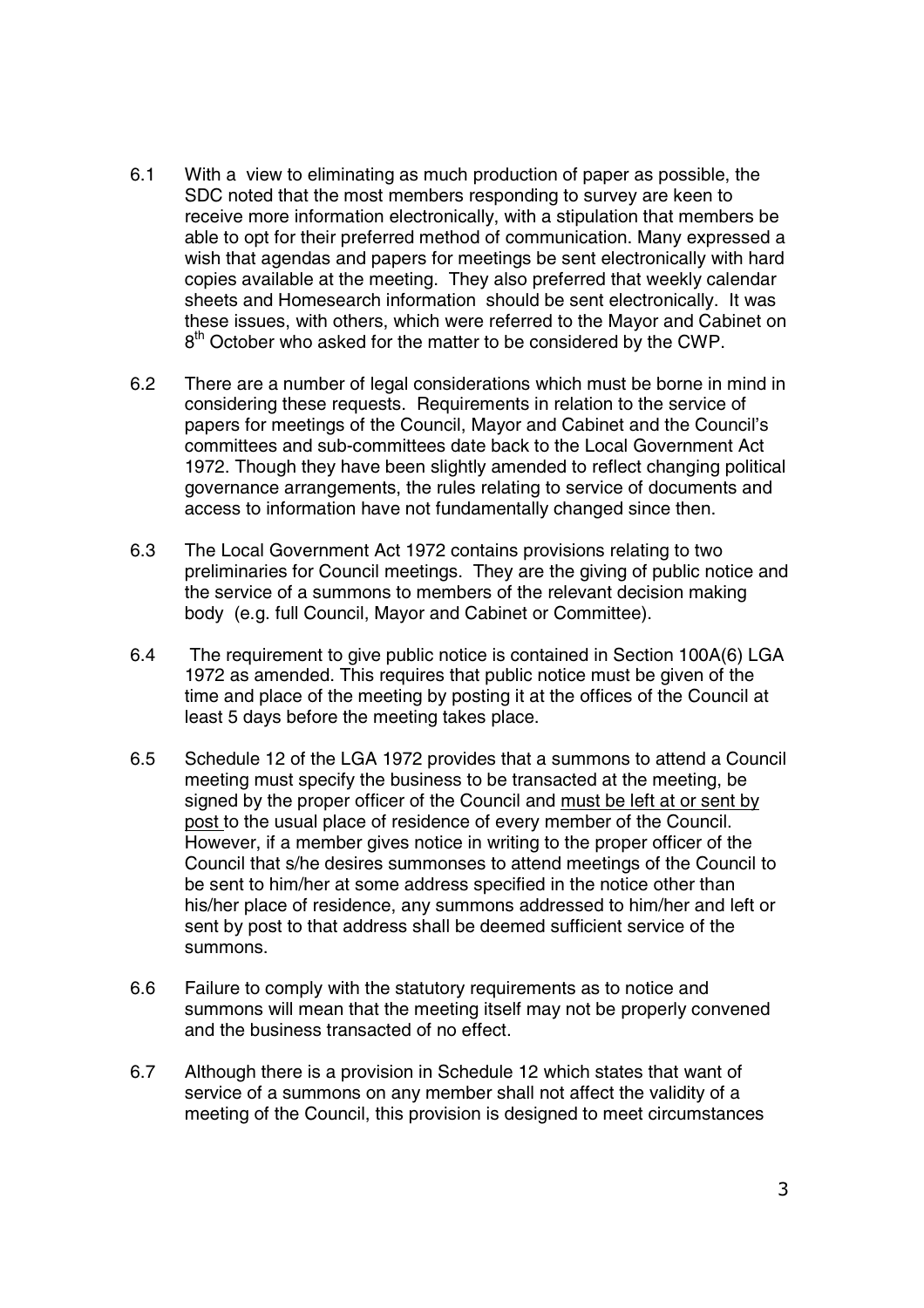where, for example, an error has occurred, to prevent such slips undermining the validity of entire proceedings. However the Head of Law advises that care must be taken to ensure that there is no defect of service. The Courts could be expected to construe this provision strictly and want of service on a substantial number of councillors, or wilful failure or neglect to summon members could affect the validity of the meeting. It is recognised that implementing any request from a member that s/he does not wish to receive a summons over a specified period would almost certainly give good grounds for challenge to a decision made.

- 6.8 As yet in law, there is no provision that service of a notice or the summons may be effected by electronic means, even at the request of the member concerned, and so the Head of Law strongly advises that the legal requirements relating to the service of the notice and summons (including agenda) continue as now in accordance with the law – with service on members of the decision making body by post or delivery at their home or other stipulated address, and that notice continue to be given by posting at the Council's offices as the legislation requires, with copies of papers available for public inspection in hard copy for the period of 5 days prior to the meeting, and hard copies available at the meeting.
- 6.9 Provision made for electronic versions to be available must be in addition to the legal requirements and not instead of them. For this reason, in response to the recommendations of the Sustainable Development Select Committee, it is not recommended that any change to the Constitution is necessary or possible, as in its current form it reflects existing law.
- 6.10 However, to the extent that information is sent to members other than under statutory provision, there is a choice available to the Council as to how communications are effected. By law, documents such as the weekly calendar sheet and Homesearch may be sent to members electronically, but these are administrative, managerial and not constitutional issues, so no amendment is proposed to the Council's Constitution in respect of this.

#### **7 The Member Code of Conduct**

- 7.1 As members may recall, the Member Code of Conduct was amended recently to allow a member with a personal prejudicial interest, having declared that interest, nonetheless to remain and make representations, ask questions or give evidence provided that members of the public are admitted to the meeting for the same purpose. This reflects a relaxation in the law for circumstances in which a member with a prejudicial interest would previously not have been able to speak.
- 7.2 However, the current law provides that a member with a prejudicial interest may now speak if a member of the public would be allowed to do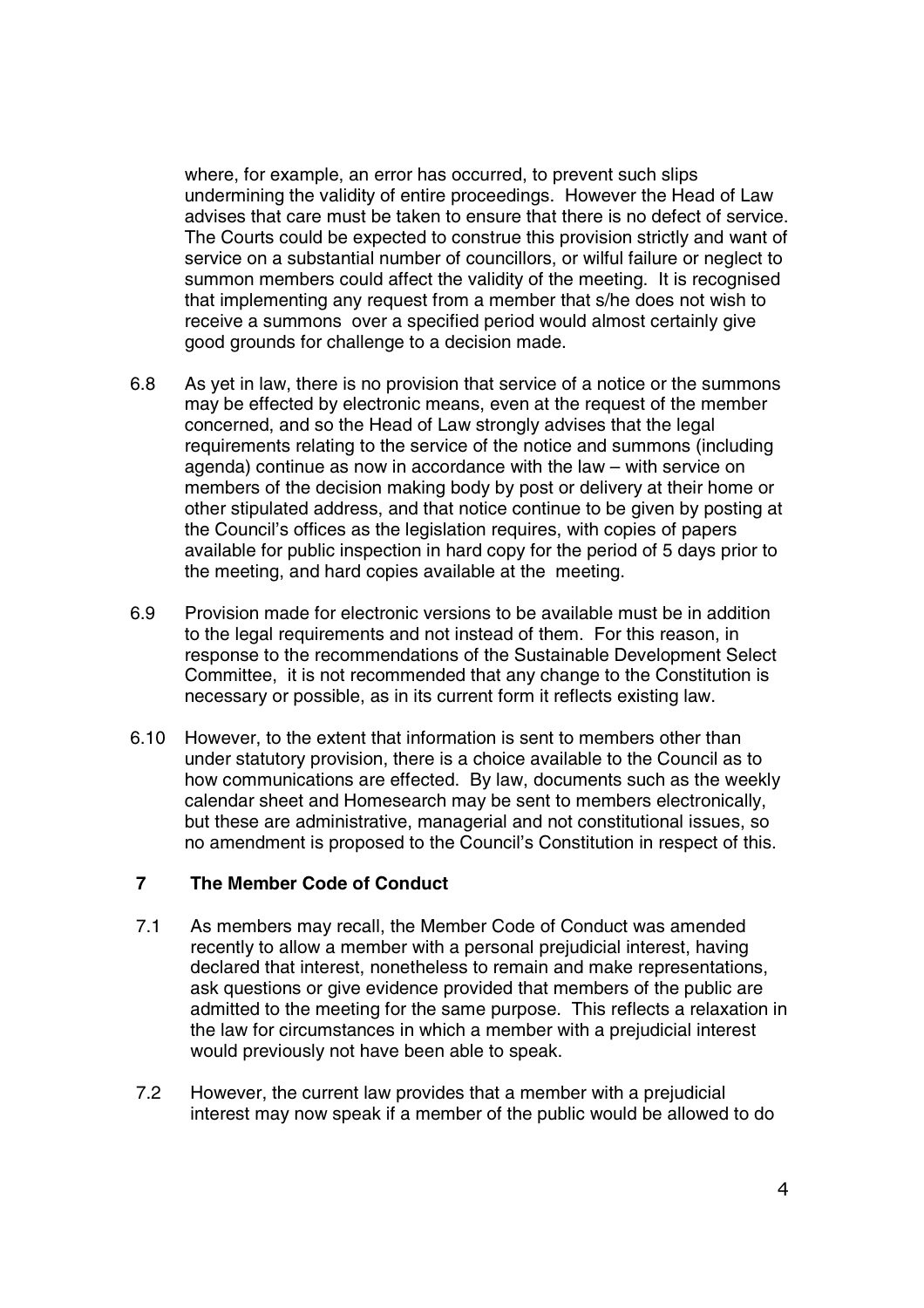so, but they must leave the room immediately after making representations, or earlier if so requested by the meeting. The member may not stay and hear the debate, even if the public are allowed to stay. In addition the member must not seek improperly to influence the decision.

- 7.3 An issue arose recently in relation to a member who sought to make representations to a Planning Committee in relation to their own planning application. By definition, the member had a personal prejudicial interest. It was unclear to the member whether he could address the Committee under Standing Orders as he sought, and then remain for the entire debate, once his representations had been made. He was unsure whether the requirement to leave applied in such circumstances.
- 7.4 In the opinion of the Head of Law, the requirement to leave once the member has addressed the Committee would clearly arise in these circumstances though this is not explicit in the Protocol on Planning and Lobbying appended to the Council's Code of Conduct. An amendment is proposed to clarify. The proposed wording appears at Appendix 1.

#### **8 Local Government and Public Involvement in Health Act 2007**

- 8.1 The Local Government and Public Involvement in Health Act 2007 (LGPIHA) is a very large statute covering a wide range of issues. Those with most effect on Lewisham include:-
	- Part 2 Changes to electoral arrangements including the possibility of single member wards, and the process for renaming Council areas
	- Part 3 Changes to permissible executive arrangements, allowing only Mayor and cabinet or strong leader and cabinet; extending the time limit between referenda to 10 years
	- Part 4 Provisions relating to parishes, their power and the prospect of community governance review
	- Part 5 A duty on local Councils to co-operate with partners; designated and local improvement targets to be included in Local Area Agreement which becomes a local choice function; provision for health and social care strategic needs assessments; the councillor call for action; joint overview and scrutiny committees; amendments to the Police and Justice Act 2006 re crime and disorder issues and Overview and Scrutiny
	- Part 6 Local Byelaws and fixed penalties
	- Part 7 Abolition of Best Value Reviews and guidance re best value duty
	- Part  $10$  Changes to Ethical Standards = repairing defects in previous national Code of Conduct and introducing local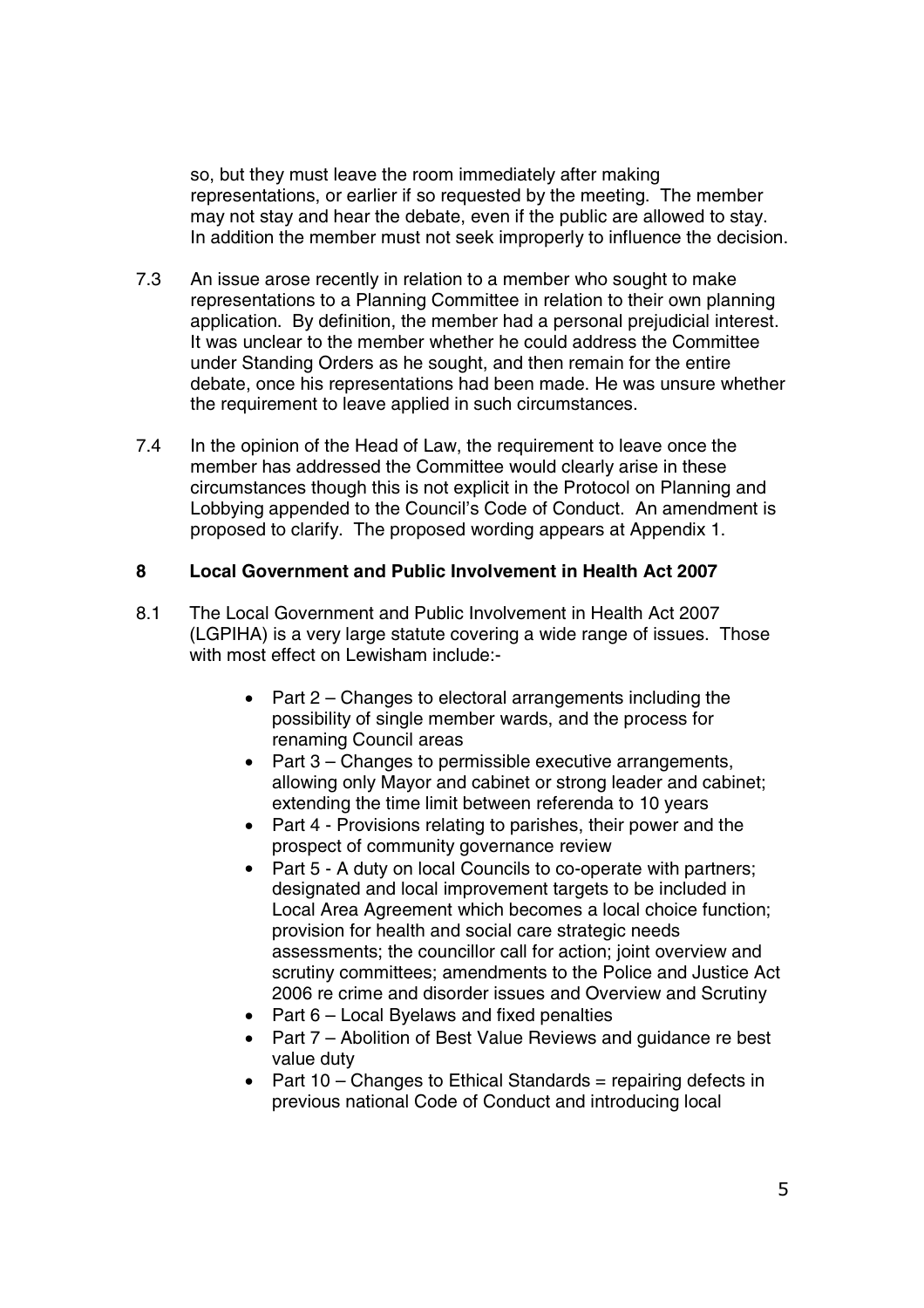investigations; changing role of Standards Committees and the Standards Board

- Part 11 Proposals for joint waste authorities in England
- Part 12 Changes to the control of local authority participation in companies, to be extended to "entities" controlled by Councils and the Secretary of State to have wide regulation making power.
- Part 14 Patient and Public Involvement in Health and Social Care – a duty to involve users of health services and abolition of patient, with establishment of patient involvement network under contractual arrangements
- Part 16 exercise of functions by local councillors and amendments to the capital finance and accounting practice
- 8.2 A number of provisions in the LGPIHA have had an impact or will impact on the Council's constitutional provisions shortly. For example, there have already been wholesale changes to the ethical framework in Lewisham to reflect the significant changes the 2007 Act has introduced. Agreement to the LAA, a local choice function, has been reserved to Council.
- 8.3 However there are a number of matters which call for constitutional amendment now. These include:-
	- A reference to extended overview and scrutiny powers, including the powers of joint overview and scrutiny committees and powers to require certain documents from partner authorities particularly under the local area agreement. The requirement for partner authorities to have regard to overview and Scrutiny reports and recommendations.
	- The councillor call for action a provision for any member (subject) to matters excluded by law) to put on the Overview and Scrutiny committee any local government issue in their ward.
	- the possibility of delegation of decision-making by the Mayor (for executive functions) and the Council (for non-executive functions) to individual ward councillors within their ward
	- The power of Local Involvement Networks to refer social care matters to a relevant overview and scrutiny committee.
	- The requirement of the Executive or Council as appropriate to respond to Overview and Scrutiny reports/recommendations within 2 months

#### **9 Extended overview and scrutiny powers**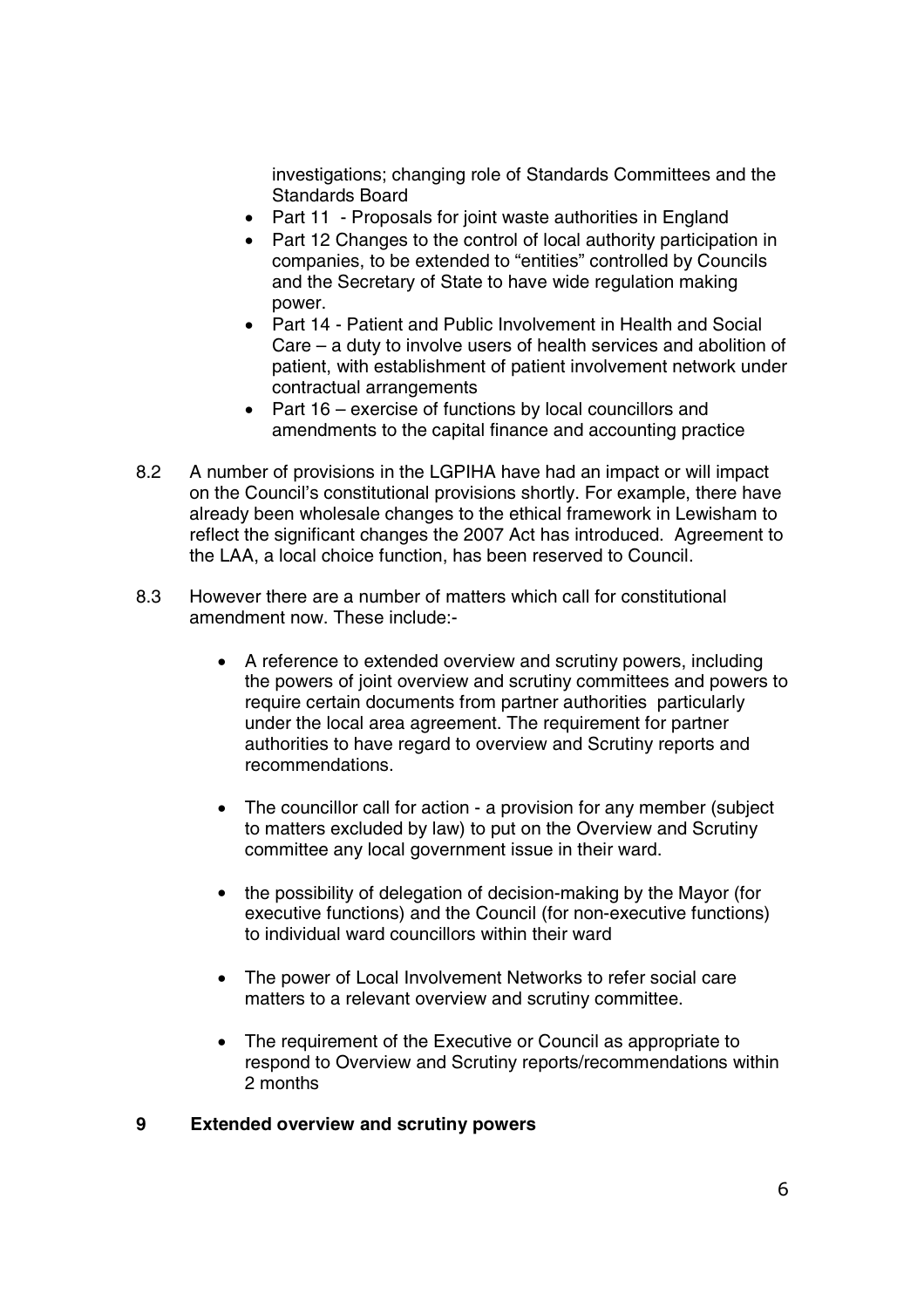The powers of overview and scrutiny committees are extended by the LGPIHA in relation to local improvement targets. The overview and scrutiny committee/select committee may require a relevant partner authority to have regard to a report/recommendation made by the overview and scrutiny committee/select committee in relation to that target in exercising their functions. There are certain exemptions: e.g. police, NHS Trust, Primary Care Trusts, for which there are, or are to be, separate provisions.

#### **10 The Councillor Call for Action**

- 10.1 Section 119 of the LGPIHA amends section 21 of the Local Government Act 2000 to require that every Council's executive arrangements must include provision which:
	- a. "enables any member of an overview and scrutiny committee of the authority to refer to the committee any matter which is relevant to functions of the committee
	- b. enables any member of a sub-committee of such a committee to refer to the sub-committee any matter which is relevant to the functions of the sub-committee and,
	- c. in the case of a local authority in England enables any member of the authority to refer to an overview and scrutiny committee of the authority of which he is not a member any local government matter which is relevant to the functions of the committee."
- 10.2 In Lewisham the Constitution reflects (a) and (b) above already. However the power of any member to make a reference to an overview and scrutiny committee, even if they are not a member of that committee is an extension of our current arrangements and so amendments are proposed to reflect this new legal requirement in Appendix 1.
- 10.3 For the purposes of (c) above a "local government matter" means a matter which relates to a Council function, affects all or part of the ward for which the member is elected or any person who lives or works in the ward, and is not an excluded matter. It is this new provisionwhich is referred to as the Councillor Call for Action. It is not to be confused with the proposed Community Call for Action which relates to a proposal that communities have the power to ensure that a matter be considered by the use of a petition, on which more briefing will happen if and when the proposals become law.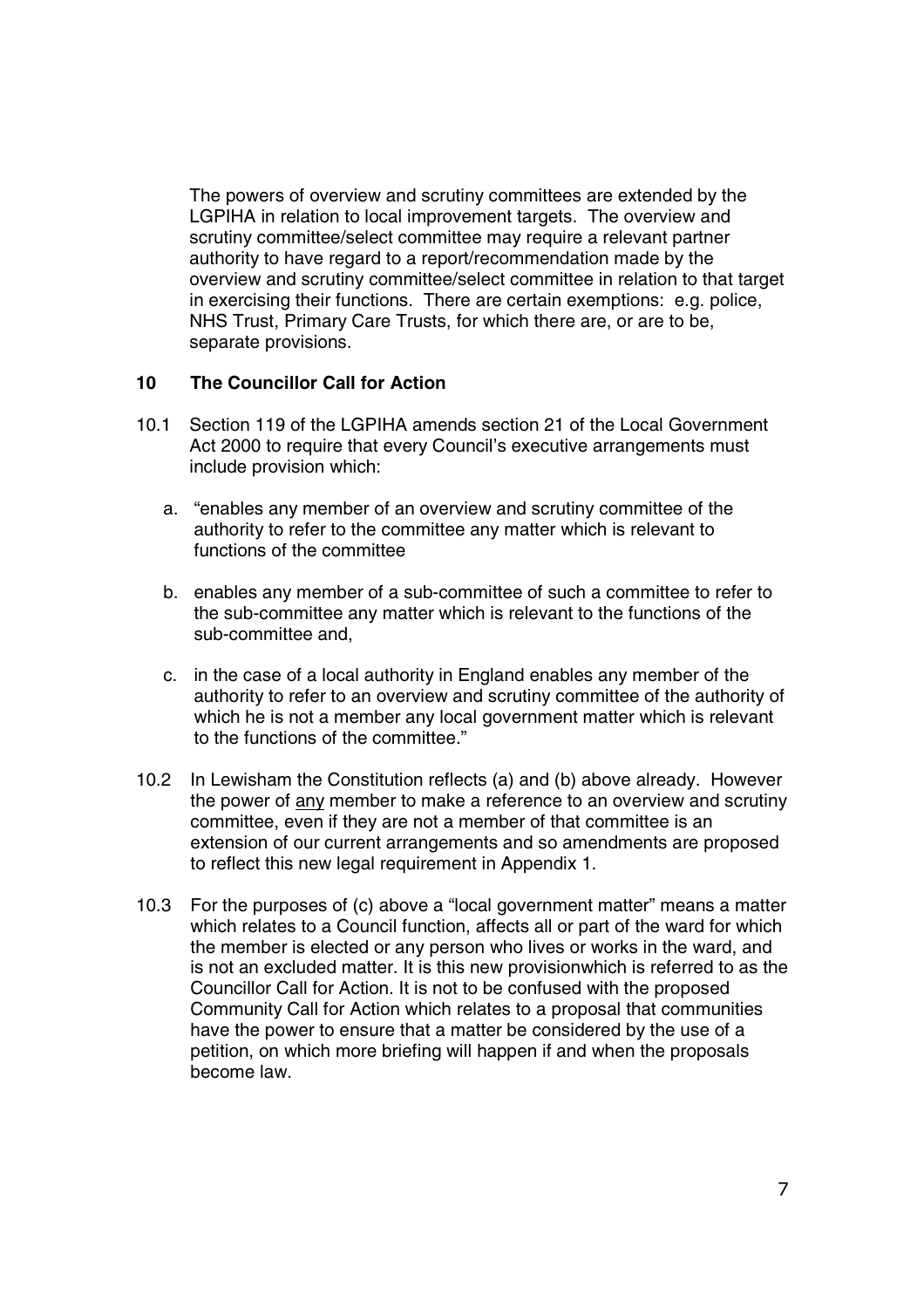- 10.4 There are some excluded matters these are local crime and disorder matters and any matters excluded by Order of the Secretary of State.
- 10.5 By Statutory Instrument 2008 No.3621, the Secretary of State has excluded:
	- matters relating to planning and licensing decisions;
	- matters relating to an individual or entity in respect of which that individual/entity has a right of recourse to a review or a right of appeal under any enactment, and
	- any matter which is vexatious, discriminatory or not reasonable to be included in the agenda for, or to be discussed at a meeting of the overview and scrutiny committee or its sub-committee.

However, an allegation of systematic failure of an authority to discharge any function may be referred to an overview and scrutiny committee, notwithstanding the fact that it relates to matters which would otherwise be excluded.

- 10.6 When a Councillor Call for Action is made to an overview and scrutiny committee or sub committee, then the overview and scrutiny committee or sub committee may exercise any of the usual powers available to it in relation to reviewing and scrutinising decisions made and/or making reports or recommendations to the Council in relation to the matter. However, in deciding whether to do so, it must have regard to any representation made by the referring member as to why it would be appropriate for the committee/select committee to use its powers. It must also have regard to any powers which have been delegated under Section 236 LGPIHA to the ward member to take decisions within their ward
- 10.7 If the overview and scrutiny committee/select committee decides not to exercise its powers in relation to the Councillor Call for Action, then it must give the ward member reasons for its decision and, where it does make recommendations/report to the Council or the Executive, it must give a copy to the member who made the referral.
- 10.8 Once the overview and scrutiny committee/select committee has made a report or recommendations to the Council or executive, it may publish its report/recommendations and must require the Council/executive to consider the report/recommendations and respond to the overview and scrutiny committee indicating what if any action the Council/Executive proposes to take.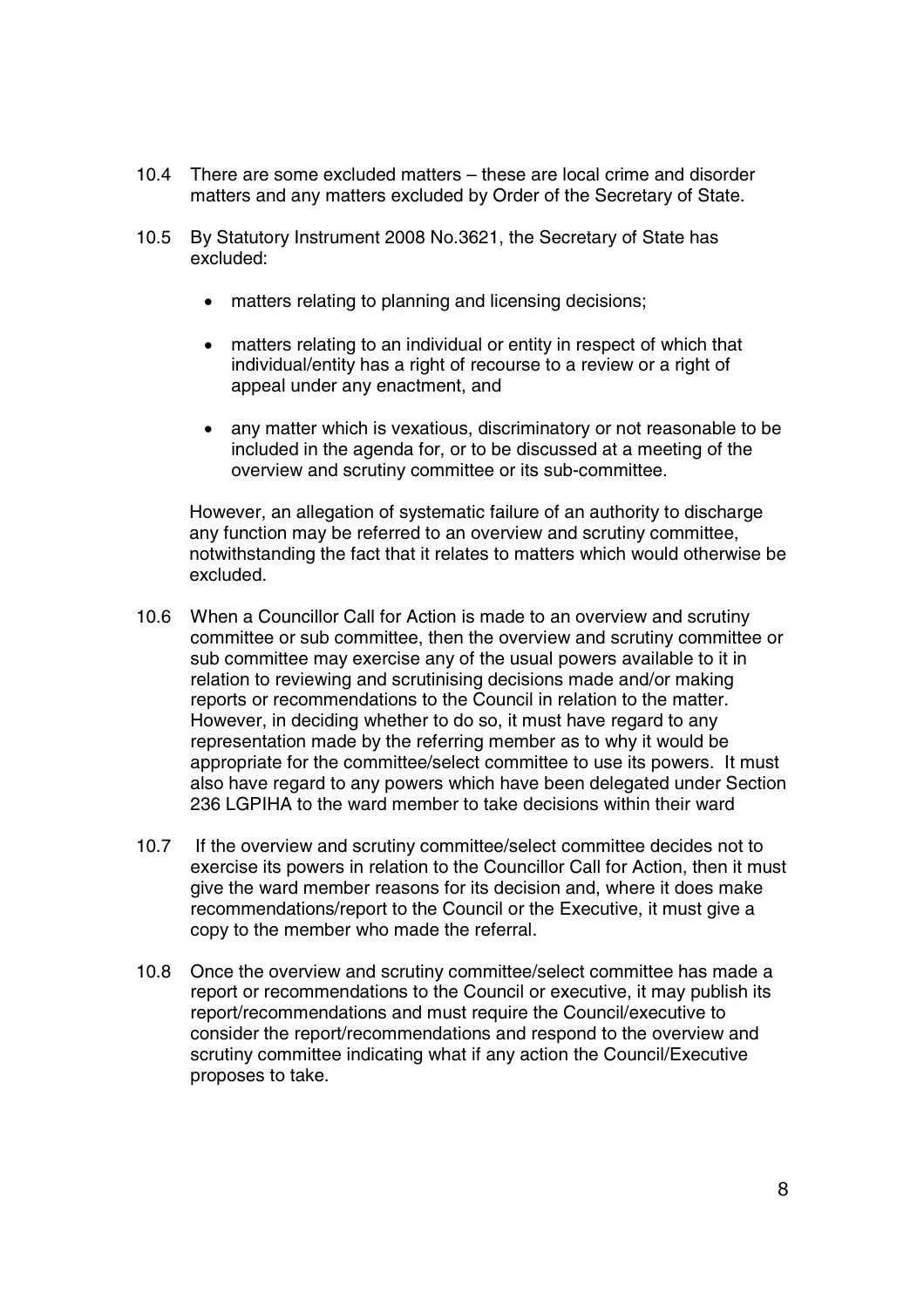10.9 If the overview and scrutiny committee/select committee has published its report, the Council/Executive must publish its response and a copy should be given to the member who made the initial referral. This does not apply to reports relating to crime and disorder matters which are to be the subject of separate provisions.

### **11 Delegation to individual ward members**

Part 16, at Section 236 LGPIHA allows arrangements to be made for individual ward members to exercise executive and/or non-executive functions within their ward. The delegation would either be made by the Mayor, in relation to executive functions, or the Council, in relation to nonexecutive functions. Currently the Mayor does not delegate any functions to any other members, save Mayor and Cabinet (Contracts) to whom he has delegated decisions relating to grants and contracts. Regulations are to be made relating to the keeping of written records of decisions by individual ward members and to them being available for public inspection. Officers recommend that if any decisions are, in future, to be delegated to individual ward members, then the same principles apply to that decision making as apply to every other decision made by the Council and that this should be reflected in an amended Constitution. The same provisions about access to information, written reports, officer advice, record keeping should apply and it is proposed that the Constitution be amended accordingly.

#### **12 Local Involvement Networks**

- 12.1 There are provisions in the LGPIHA requiring the Council to establish local involvement networks to promote and support the involvement of people in the commissioning, provision and scrutiny of local care services.
- 12.2 The network may refer a matter relating to Social Care Services to an appropriate overview and scrutiny committee which then decides whether to exercises its powers in relation to the matter referred. This has been reflected in the amended Constitution appearing at Appendix 1.

#### **13 Miscellaneous proposed amendments**

There are a number of minor changes proposed to update references to legislation which has been updated since the Constitution was last reviewed.

#### **14 Legal implications**

Most are contained in the body of the report. Changes to the Constitution are for full Council, with CWP having an advisory capacity. Changes to the